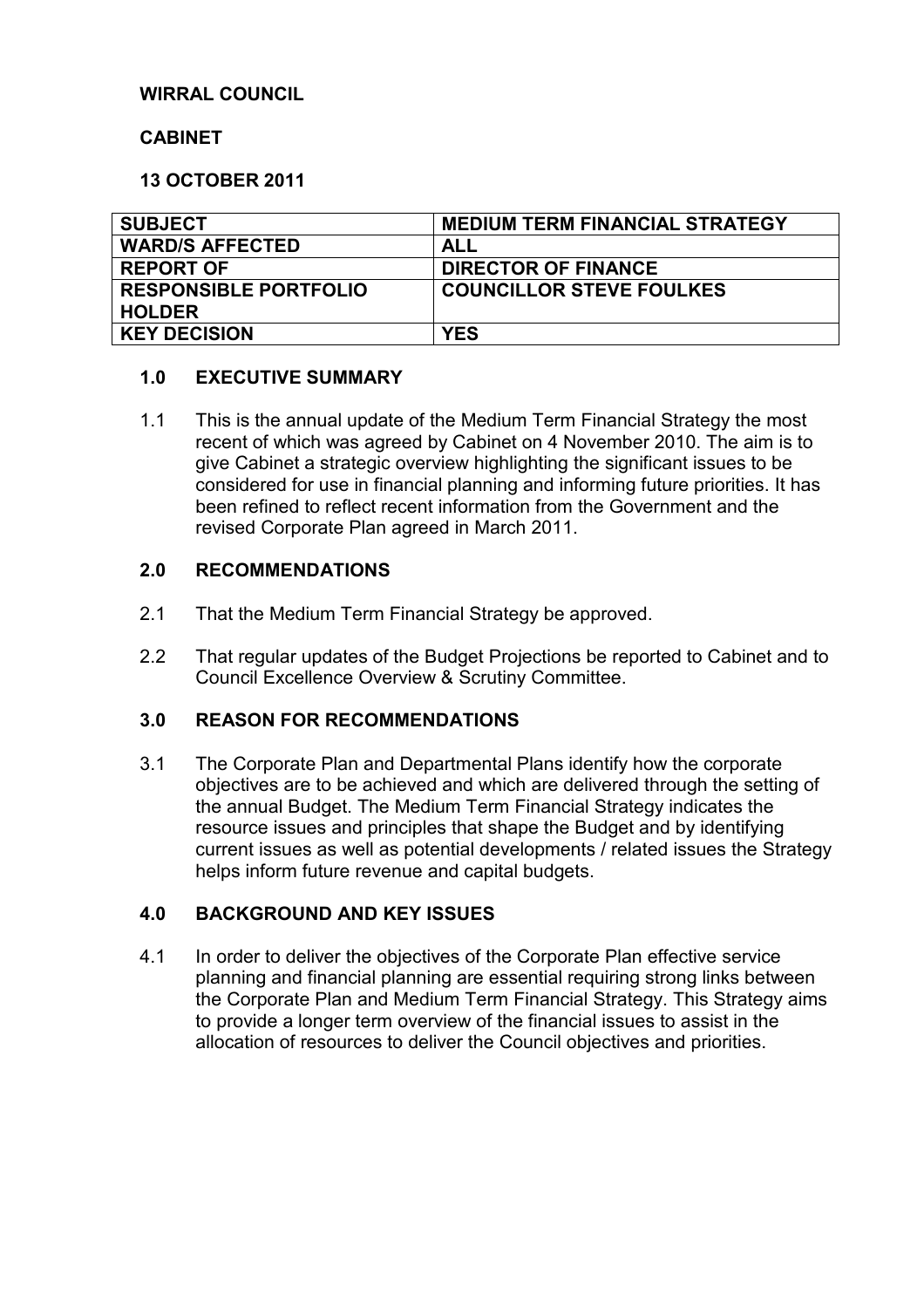- 4.2 The Strategy draws together the financial requirements emerging from the Customer Access Strategy, Risk Management Strategy and Procurement Strategy as well as resource-based strategies covering Capital, Human Resources, Information Technology and Asset Management, and service strategies. It seeks to maximise the opportunities for delivering services from within the finite resources available.
- 4.3 Cabinet on 14 April 2011 agreed arrangements for integrated financial and performance management monitoring during 2011/12. Processes for planning and monitoring performance underpin the cycle of continuous improvement. The planning element provides the framework for the Council to identify priorities and targets for the future, whilst the monitoring element measures progress in relation to meeting the priorities and targets agreed for the current year. Equally the monitoring reports inform the ongoing planning process as it is by monitoring and reviewing performance, and the associated implications of that performance, that information is provided to develop future plans.
- 4.4 The Authority is currently undertaking a consultation exercise using a budget simulator package titled 'You Choose' which has been developed with the support of YouGov and the Local Government Group. Responses from this consultation will help inform future priorities and the delivery of services.
- 4.5 The Strategy is attached as an Appendix and includes:-
	- National issues including the Spending Review.
	- At a local level the agreed Council objectives and priorities are stated, progress reviewed, and key issues during the period highlighted.
	- The Medium Term Financial Plan for the period which is regularly updated in reports to Cabinet.
- 4.6 Wherever a financial estimate can be made of likely events this has been included. Given the level of assumptions for any projection of this type, only significant items have been included. It must be stressed that the aim of this Strategy is not to give provisional budget figures, but rather to provide Cabinet with a framework with which to support planning considerations for the medium term.

# **5.0 RELEVANT RISKS**

5.1 The Medium Term Financial Strategy provides a strategic overview of the issues facing future finances and includes a risk assessment.

# **6.0 OTHER OPTIONS CONSIDERED**

6.1 There are no other options considered in this report.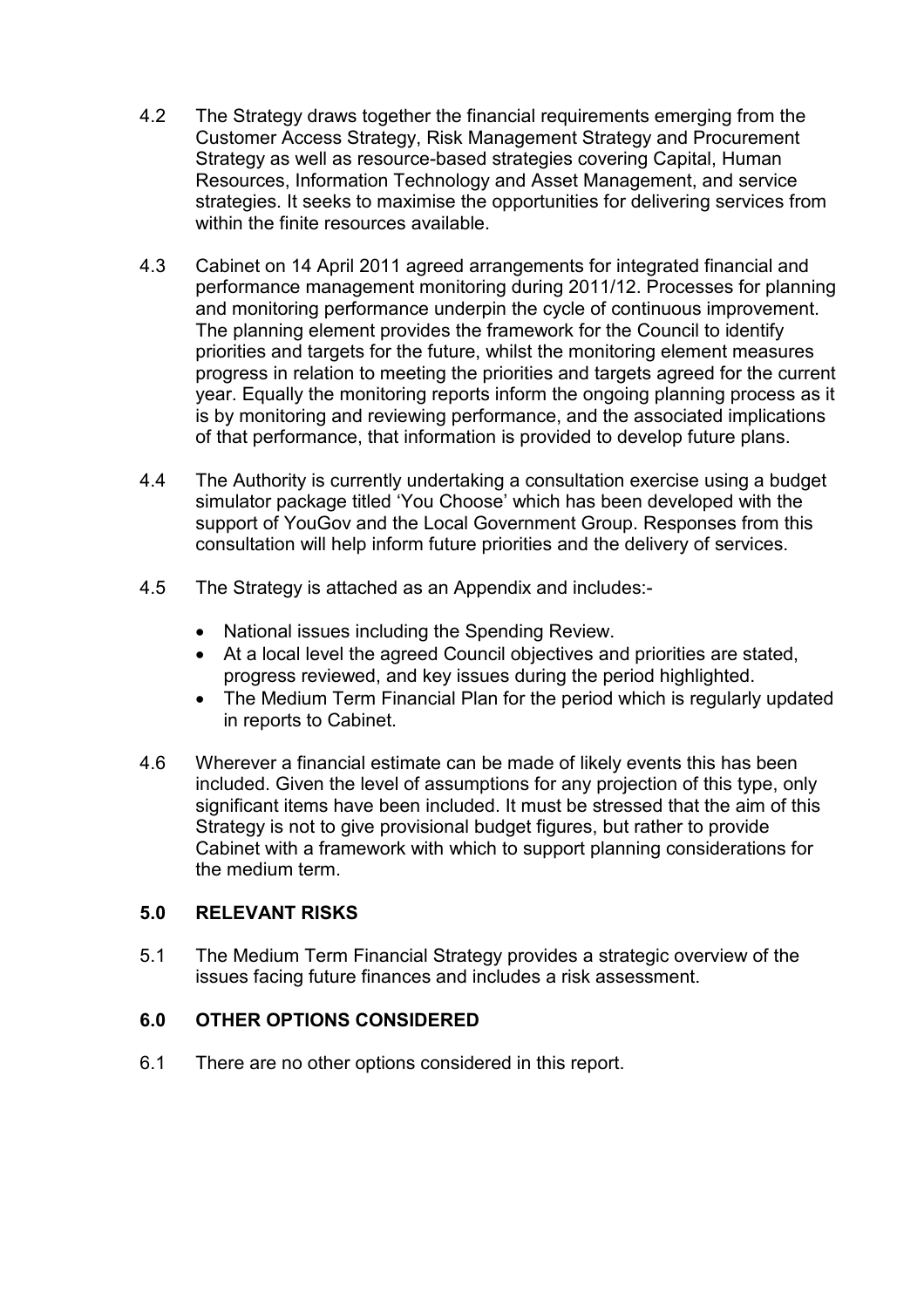# **7.0 CONSULTATION**

7.1 The Corporate Plan priorities have been influenced by the outcome of the 'Wirral's Future – Be A Part Of It' consultation in 2010. The outcomes of the current 'You Choose' consultation will help influence future priorities and service delivery. The Medium Term Financial Strategy links to the Corporate Plan priorities.

# **8.0 IMPLICATIONS FOR VOLUNTARY, COMMUNITY AND FAITH GROUPS**

8.1 There are none arising directly from this report.

# **9.0 RESOURCE IMPLICATIONS: FINANCIAL; IT; STAFFING; AND ASSETS**

9.1 The resource implications are within the Strategy and the financial implications are updated by the Budget Projections reports submitted to Cabinet throughout the year.

## **10.0 LEGAL IMPLICATIONS**

10.1 There are none arising directly from this report.

## **11.0 EQUALITIES IMPLICATIONS**

- 11.1 There are none arising directly from this report.
- 11.2 Equality Impact Assessment (EIA) is not required.

# **12.0 CARBON REDUCTION IMPLICATIONS**

12.1 There are none arising directly from this report.

# **13.0 PLANNING AND COMMUNITY SAFETY IMPLICATIONS**

13.1 There are none arising directly from this report.

FNCE/213/11

| <b>REPORT AUTHOR:</b> | <b>Peter Molyneux</b>            |  |
|-----------------------|----------------------------------|--|
|                       | <b>Chief Accountant</b>          |  |
|                       | telephone: (0151) 666 3389       |  |
|                       | email petemolyneux@wirral.gov.uk |  |